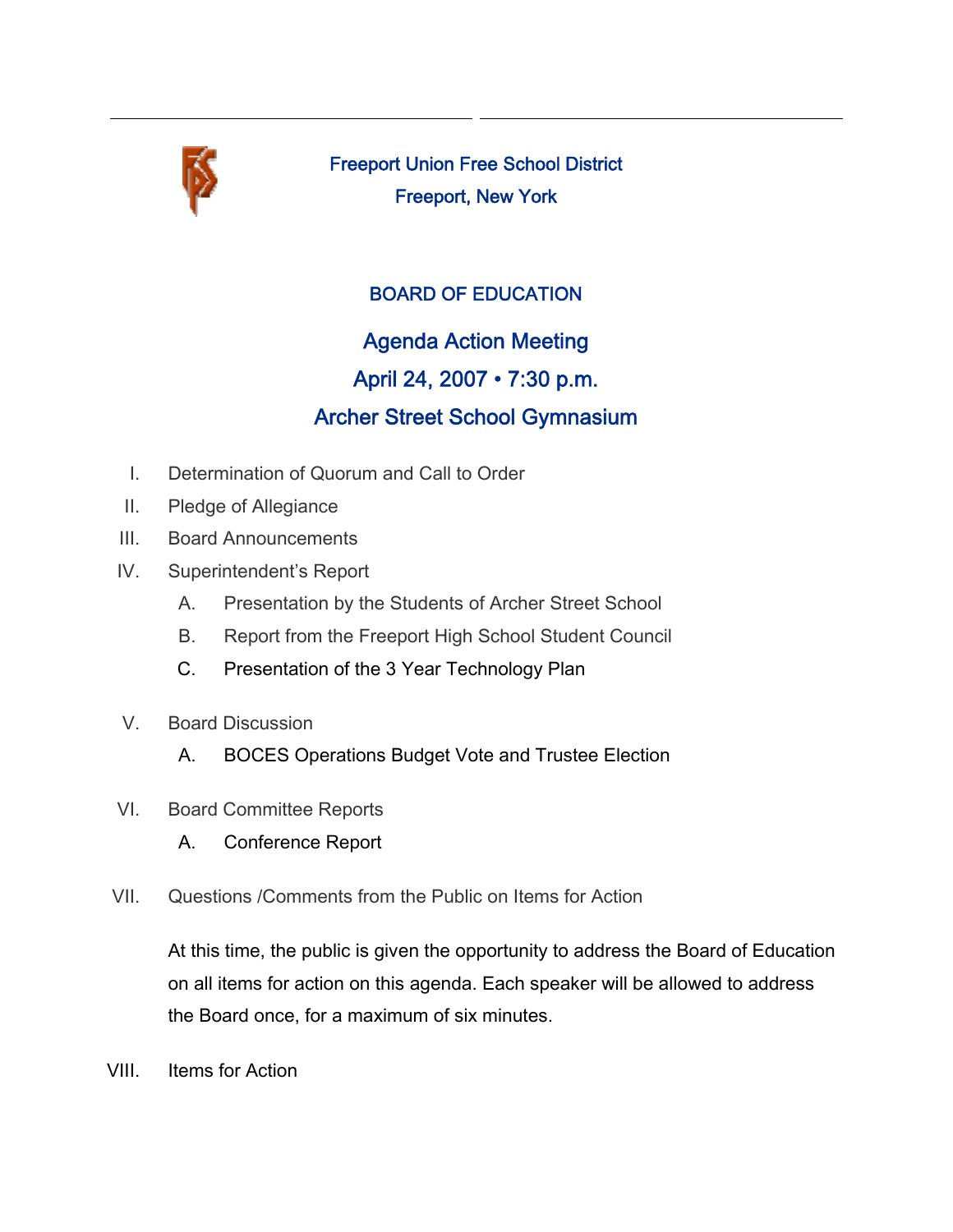#### Consent Agenda

Consent Agenda Items:

BE IT RESOLVED that the Board of Education of the Freeport Union Free School District hereby approves the following items; A; B (I, 2, 3, 4, 5); C (1).

#### A. Consent - Approve

Acceptance of the Minutes:

March 14, 2007; March 21, 2007; March 28, 2007

#### B. Consent - Approve

Personnel Action

- 2. Request for Leave of Absence
- 3. Resignation of Staff
- 4. Appointment of Staff
- 5. Appointment of Supervisory and Co-Curricular Appointments
- C. Consent Approve

**Education** 

3. Acceptance of the Minutes from the Committees on Special Education and Preschool Special Education

February 9, 2007; March 7, 2007; March 12, 2007; March 15, 2007; March 16, 2007; March 22, 2007; March 23, 2007; March 26, 2007; March 27, 2007; March 28, 2007; March 30, 2007.

D. Other Items for Action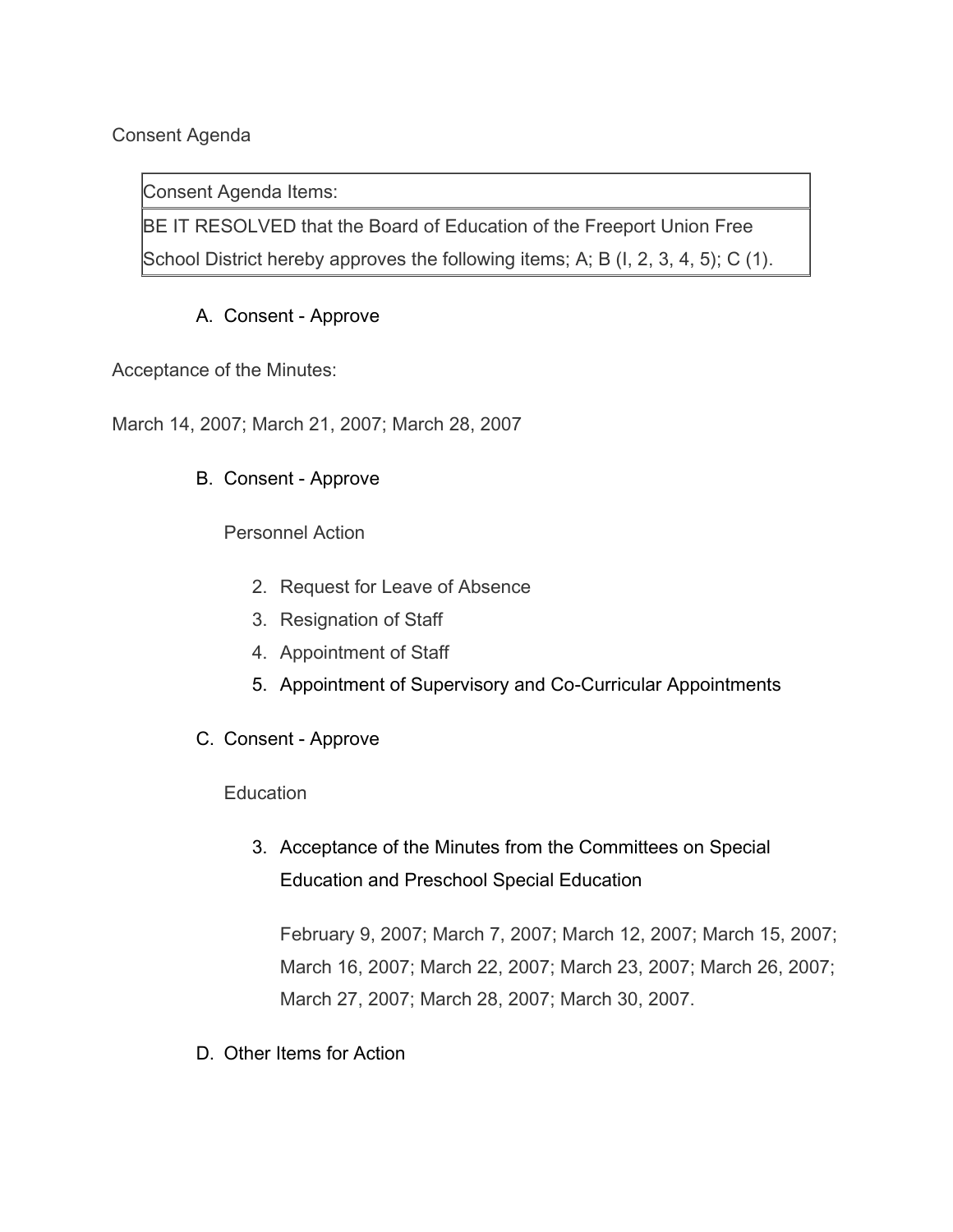#### Personnel

- 1. Granting of Tenure
- 2. Retirement of Staff

#### **Finance**

- 1. BOCES Operations Budget Vote and Trustee Election
- 2. Budget Transfer
- E. Other Reports to the Board
	- 1. Calendar of Events April 24, 2007 through May 23, 2007
	- 2. FHS Funds Report –March 31, 2007
	- 3. Treasurer's Report February 28, 2007
	- 4. Atkinson Bookstore Account March 31, 2007
- IX. Questions /Comments from the Public on Other Topics

At this time, the public is given the opportunity to address the Board of Education on any other topics. Each speaker will be allowed to address the Board once, for a maximum of six minutes

- X. Board Comments
- XI. Superintendent Comments
- XII. Adjournment
- XIII. Next Meeting
	- Next Meeting will be a Budget Meeting, May 2, 2007 at Caroline G. Atkinson **School**

All meetings begin at 7:30 p.m. unless otherwise noted.

Register to vote in School Budget & Trustee elections, School days 8:30 a.m. – 3:30 p.m. in the District Clerks Office, 235 North Ocean Avenue, Freeport, NY 11520